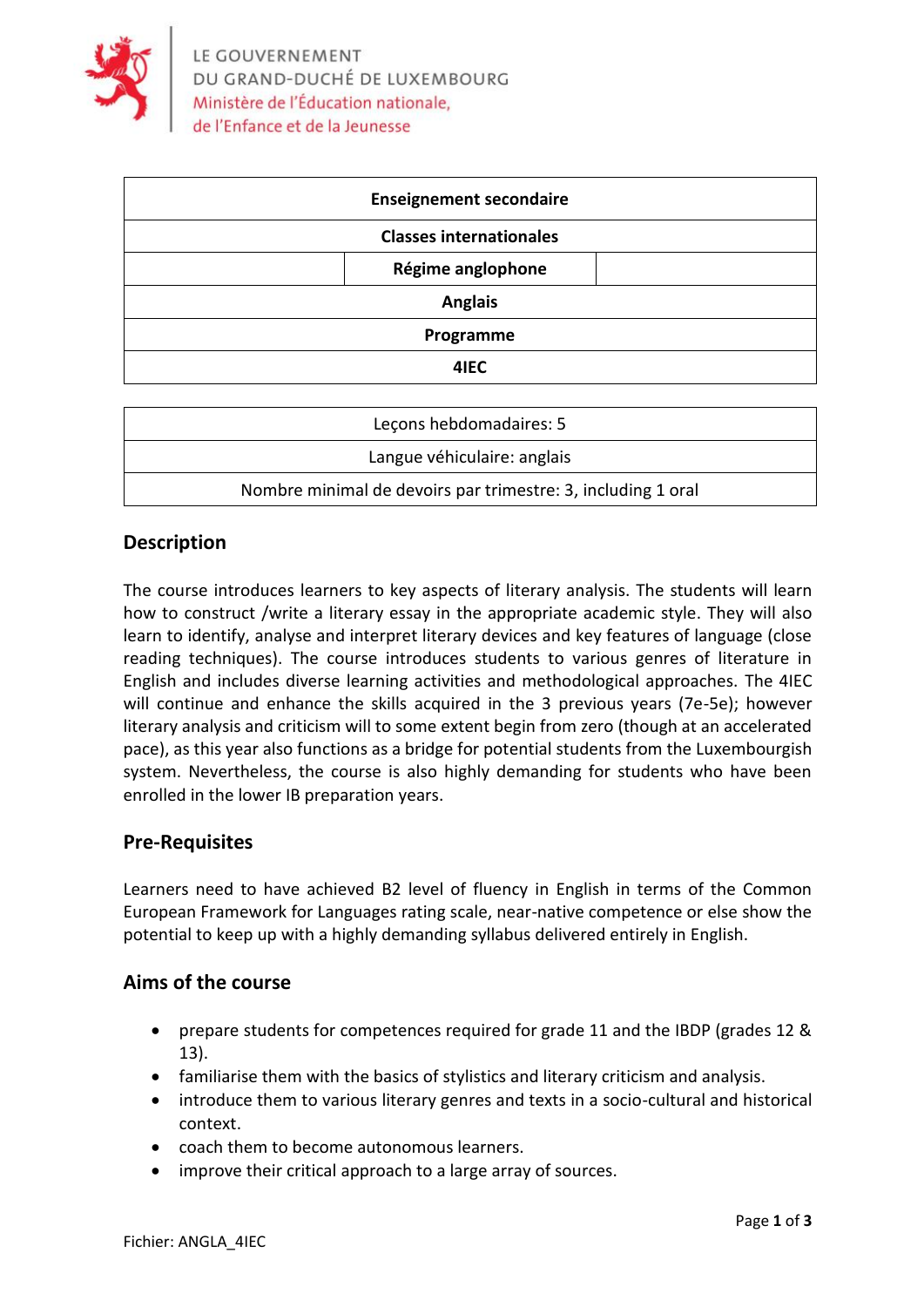

LE GOUVERNEMENT DU GRAND-DUCHÉ DE LUXEMBOURG<br>Ministère de l'Éducation nationale,

## **Course components**

- A systematic approach to various genres of literature and how to analyse literary texts.
- A study of a number of novels, short stories, poems and plays appropriate to their level and ZPD.
- improvement of oral and written skills through systematic, precise and constructive feedback and remedial work.

### **Research Essay**

All 10th grade students must complete a **Research Essay** in English literature, which holds a place of special importance in the framework of Pre-IB curricula. The whole process will imperatively entail abiding by deadlines, without which student autonomy cannot be achieved. Usually undertaken between mid-February and the beginning of June of each academic year, it will be assessed and its mark will be taken into consideration for the final mark in term 3. The English teacher of grade 10 coordinates this project.

The Research Essay is – partly - a personal project, an opportunity to explore a topic, to create something unique, to display the skills, attitudes and knowledge the student has developed over  $10<sup>th</sup>$  grade and previous years and to apply them to the chosen goal. It should have a clearly defined and achievable aim and result from the student's initiative, creativity and ability to organize and plan, and address a particular literary issue within a text, in agreement with the teacher. Authenticity (not plagiarism) is of paramount important and the student will be required to sign a document stating that it is entirely his or her own work.

### **Assessment**

- Classical written tests consisting of critical unseen text commentaries or comparative / argumentative essays based on coursework, preparing for the DP components Paper One (unknown commentary) and Paper Two (comparative literary essay).
- Oral presentations preparing for the DP component of the Individual Oral.
- Testing based on portfolio teaching; activities including the skills required for Extended Essay writing in the DP.
- Testing will be assessed according to the marking grids officially used by the MYP or adapted from the DP grids.